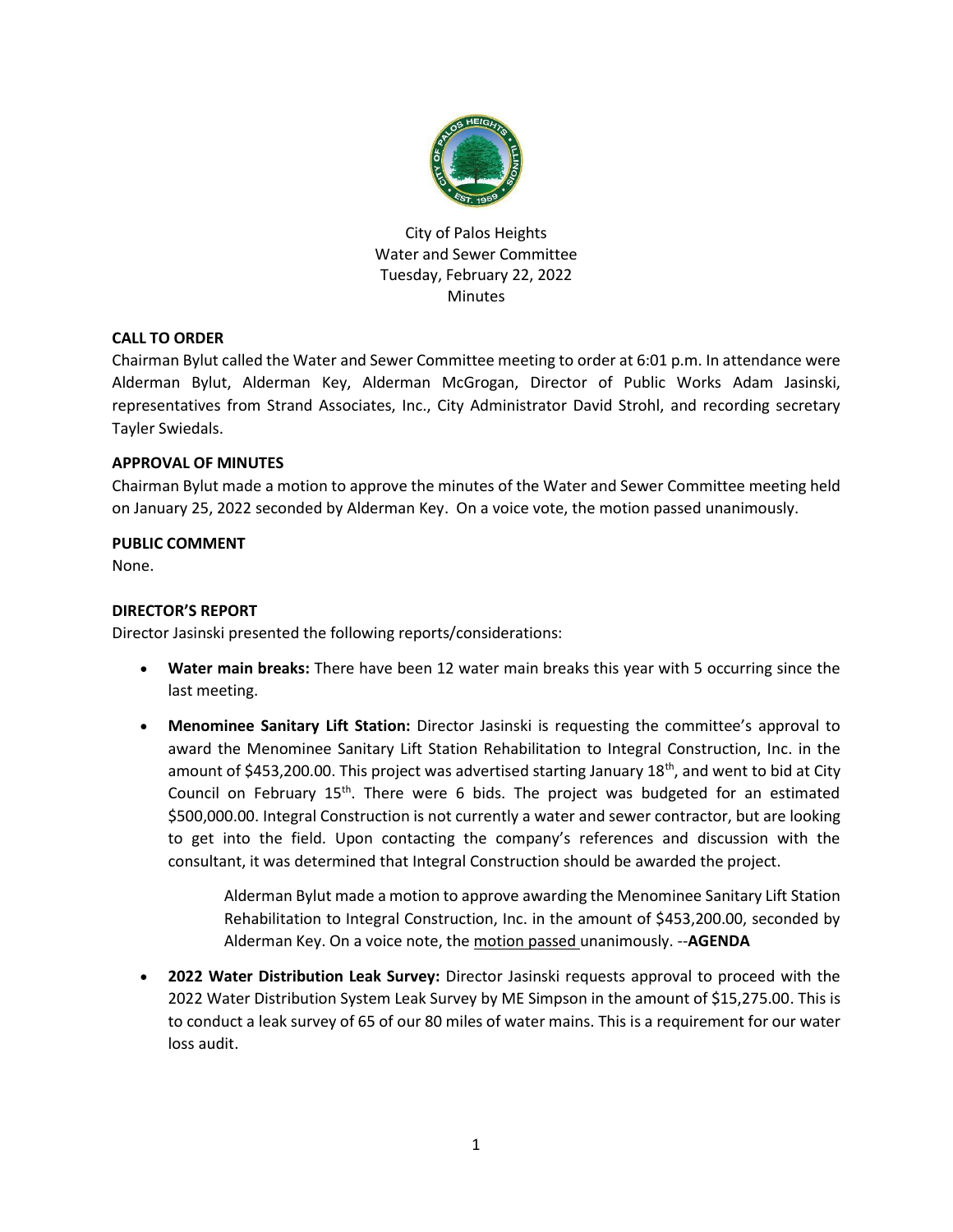Alderman Bylut motioned to approve proceeding with the 2022 Water Distribution System Leak Survey by ME Simpson in the amount of \$15,275.00, seconded by Alderman Key. On a voice note, the motion passed unanimously. --**AGENDA**

 **2022 Hydrant Flow Testing:** Director Jasinski is requesting approval to proceed with the 2022 hydrant flow testing by ME Simpson in the amount of \$16,960.00. Public Works has the city divided into groups of three, and each year they test a third of the city's hydrants. This is a requirement for the ISO insurance rating that the fire department must obtain for accredidation.

> Alderman Key made a motion to approve proceeding with the 2022 hydrant flow testing by ME Simpson in the amount of \$16,960.00, seconded by Alderman Bylut. On a voice note, the motion passed unanimously. --**AGENDA**

 Director Jasinski is requesting approval to purchase a hydraulic powerhead saw for the purpose of cutting water main piping and concrete piping in the amount of \$11,865.00. Director Jasinski explained that Public Works currently has a gas powered saw, and it is a safety risk for Public Works employees.

> Alderman Bylut made a motion to approve the purchase of a hydraulic powerhead saw for the purpose of cutting water main piping and concrete piping in the amount of \$11,865.00, seconded by Alderman Key. On a voice note, the motion passed unanimously. --**AGENDA**

 Director Jasinski is requesting approval for the painting of 230 hydrants by Giant Maintenance & Restoration in the amount of \$19,090.00. Giant Maintenance and Restoration agreed to hold the same prices quoted from last year. The company will sandblast the hydrant and spray one coat direct to metal application of Sherwin Williams paint.

> Alderman Bylut made a motion to approve the painting of 230 hydrants by Giant Maintenance & Restoration in the amount of \$19,090.00, seconded by Alderman Key. On a voice note, the motion passed unanimously. --**AGENDA**

**•** Director Jasinski is requesting approval for the  $2^{nd}$  payment to Lindahl Brothers, Inc. in the amount of \$59,865.30 for the 123<sup>rd</sup> Street water main.

> Alderman Key made a motion to approve the  $2<sup>nd</sup>$  payment to Lindahl Brothers, Inc. in the amount of \$59,865.30 for the 123<sup>rd</sup> Street water main, seconded by Alderman Bylut. On a voice note, the motion passed unanimously. --**AGENDA**

# **PROFESSIONAL SERVICES**

Director Jasinski sought approval for the following:

 Request approval for payment to RJN Group for professional engineering services in the month of January in the amount of \$5,229.95. Some of the work they did included GIS assistance and on-call sewer system services.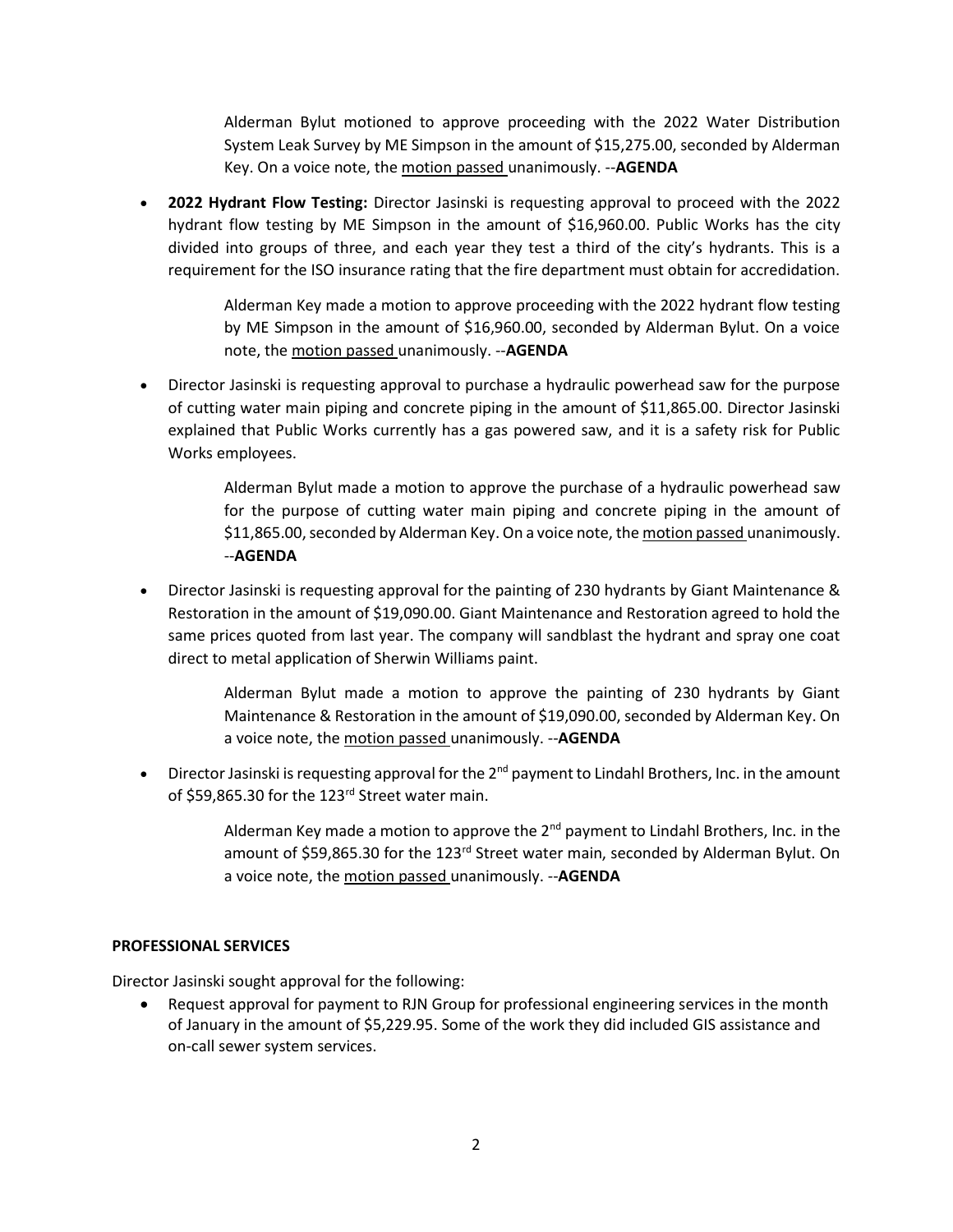Alderman Bylut made a motion to approve the payment to RJN Group for professional engineering services in the month of January in the amount of \$5,229.95, seconded by Alderman Key. On a voice note, the motion passed unanimously. –**AGENDA**

 Request approval for engineering services for the design and construction of the 2022 Sewer Rehab Program in the amount not to exceed \$63,700.00 with RJN Group. This project fits the requirement of MWRD to maintain our sanitary sewers.

> Alderman Bylut made a motion to approve the engineering services for the design and construction of the 2022 Sewer Rehab Program in the amount not to exceed \$63,700.00 with RJN Group, seconded by Alderman Key. On a voice note, the motion passed unanimously. --**AGENDA**

 Request approval for the 2022 On-Call Engineering Services with RJN Group not to exceed \$20,000.00. This acts as a retainer to RJN Group for any GIS services or MWRD services for the year.

> Alderman Bylut made a motion to approve the 2022 On-Call Engineering Services with RJN Group not to exceed \$20,000.00, seconded by Alderman Key. On a voice note, the motion passed unanimously. --**AGENDA**

- Representatives from Strand Associates, Inc. presented the 10 year Capital Improvement Plan update for the committee. Discussion ensued. This presentation outlines the assessment of the City's water mains. Each water main is given a risk score based on its probability of failure versus the consequence of failure. Using this data, the work is projected as follows:
	- **1. 2022-** Lining of the 16-inch water main on College Drive
	- **2. 2023-** Lining of the 8-inch water main on 131st Street
	- **3. 2024-** 8-inch water main replacement on Shawnee Rd, Shoshone Rd, and Choctaw Rd
	- **4. 2025-** 8-inch water main replacement on Winnebago Rd, Ute Ln, Shawnee Rd, Choctaw Rd
	- **5. 2026-** Lining and looping of the 8-inch water main on College Dr
	- **6. 2027-** 8-inch water main replacement on Austin Ave, Meade Ave, and Moody Ave
	- **7. 2028-** 10-inch water main replacement on College Dr
	- **8. 2029-** Lining of 12-inch water main from Golfview to Ridgeland
	- **9. 2030-** 8-inch water main replacement on 68th Ave, Chippewa Dr, and Flambeau Dr
	- 10. 2031-12-inch water main replacement on 127<sup>th</sup> Street
- Request approval to proceed with Engineering Services with Strand Associates, Inc. for the lining of the 16-inch water main on College Dr from South Austin Ave to South Menard Ave in the amount of \$54,000.00.

Alderman Bylut made a motion to approve with proceeding with Engineering Services with Strand Associates, Inc. for the lining of the 16-inch water main on College Dr from South Austin Ave to South Menard in the amount of \$54,000.00, seconded by Alderman Key. On a voice note, the motion passed unanimously. –**AGENDA**